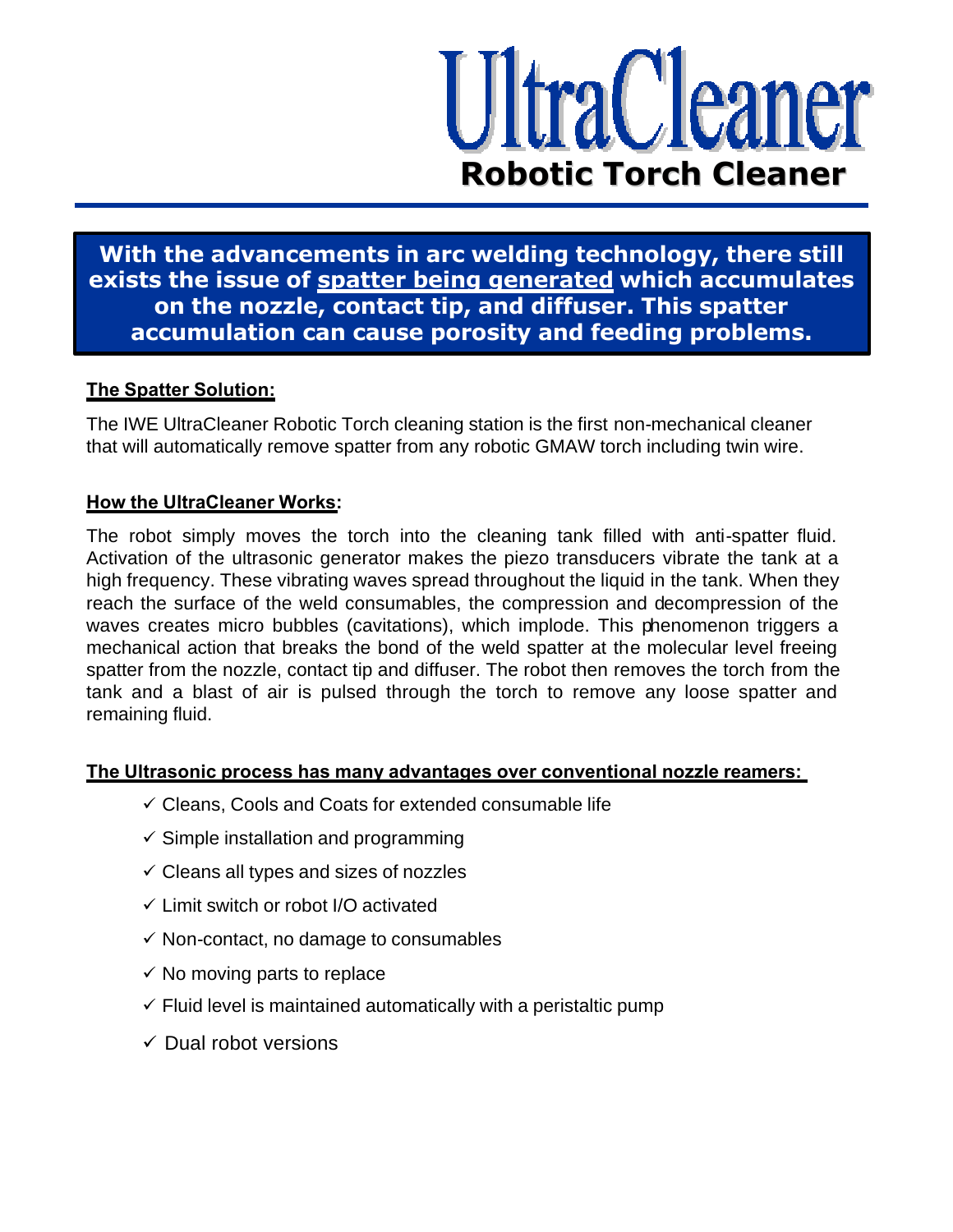





**The IWE UltraCleaner is the first nonmechanical cleaner that can automatically remove spatter from any robotic GMAW torch including twin wire. The ultrasonic waves created in the anti-spatter fluid remove spatter from all torch components; including the contact tip, diffuser and nozzle. Longer consumable life is obtained because the UltraCleaner cools as it cleans.** 

**The ultrasonic cleaning process has many other advantages over conventional cleaning methods:**

- ß **Cools, Cleans and Coats for extended consumable life**
- **Simple installation and programming**
- ß **Cleans all types and sizes of nozzles**
- ß **Limit Switch or Robot I/O activated**
- ß **Non-contact, no damage to consumables**
- ß **No moving parts to replace**
- ß **Automatic fluid dispensing maintains fill level**